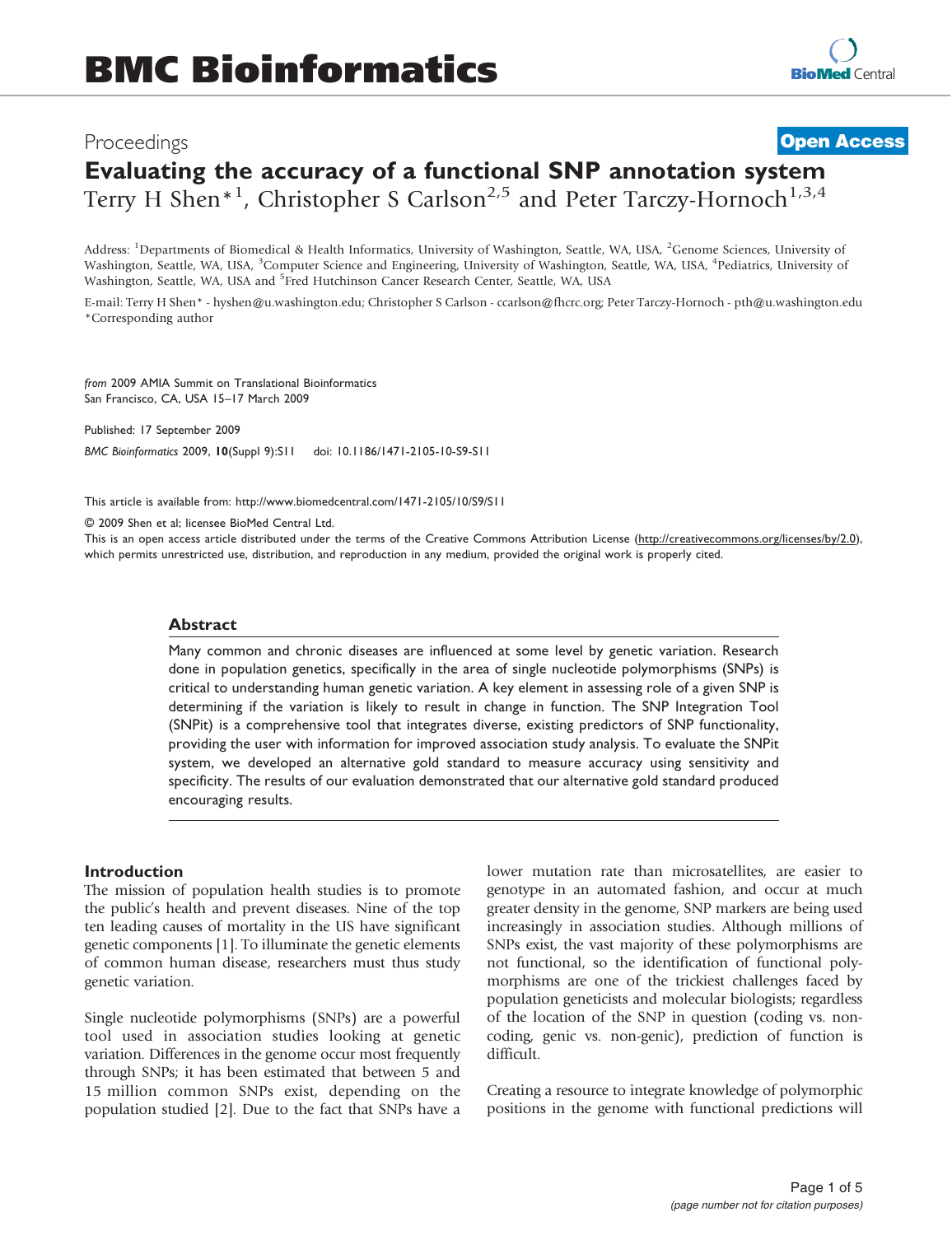facilitate the identification of causal polymorphisms. Current databases and prediction algorithms can provide annotated information ranging from protein function to transcription factor binding to evolutionary conservation. However, none of these resources attempts to consolidate information from diverse data sources, or attempts to use inference rules to synthesize new knowledge from the existing information. Our system, SNP Integration Tool (SNPit), provides such a tool [[3\]](#page-4-0).

#### Related work

There are a limited number of resources out there that integrate SNP resources, an even smaller number of which have had evaluations of their performance. The UCSC Genome Browser [\[4](#page-4-0)] is one of the primary resources used to look at integrated information about SNPs. The underlying architecture is not a general purpose data integration system. In fact, none of the other systems use a general purpose data integration framework as their core. There are only a few data integration tools that have been developed to select SNPs based on functional properties. PupaSNP-Finder and PromoLign take a gene-centric approach and provide information on the transcriptional effects of SNPs [[5,6\]](#page-4-0), with PupaSNPFinder looking at the validation status of SNPs, but not its functional role. SNPer focuses on data export tools, the application provides annotation information, but a limitation is that it does not focus on functional prediction, the resource compares itself with other SNP databases as its evaluation technique [\[7](#page-4-0)]. SNPselector provides a web selection program that looks at SNP properties, including the concept of linkage disequilibrium and prioritization, it uses a case study approach and and thus only looks at the results of seven hundred SNPs [\[8\]](#page-4-0) (among potentially millions).

In all these systems, only subsets of all possible SNP predictors are examined and none of the systems evaluate their performance regarding the functional annotation of SNPs. In addition, all of these annotation systems use a local data warehouse approach to storing data, limiting both its extensibility and accuracy in terms of up-to-date information. Finally, though there are numerous databases available that catalogue specific parameters of genetic variation data, there is no central way to query a region for SNPs with strong functional predictions based on data from multiple tools. Using a generalized federated database system approach, SNPit addresses these limitations making it easier to add new sources and adapt to evolving sources. SNPit can thus easily integrate diverse structural, evolutionary, and expression data for SNPs, and can be extended to other data types as they become available. Using SNPit, population geneticists will be able to more efficiently identify candidate causative genomic variations for human disease after an initial statistical association has been found.

### **Methods**

SNPit is built on the BioMediator foundation [[9](#page-4-0)]. BioMediator is a federated data integration system: meaning that the owners of the data retain their ownership [[10](#page-4-0)]. Federated data integration systems have an advantage over traditional data warehousing techniques for a variety of reasons including: the ability to retrieve up to date information without having to refer back to the original data sources, maintaining a manageable computing environment since a cumbersome database is not necessary for storage, and allowing for flexibility in querying of databases, since users and developers are not bound by the data format of the various sources. The user has the ability to traverse over multiple databases, and query only the information pertinent to the question being asked. The user may also integrate private data sources, allowing for integration of proprietary information in analysis.

Currently, the SNPit integration system has been implemented across several biological domains, linking data related to functional SNPs from sources accessible through BioMediator. BioMediator has interfaces to over 15 public databases (such as Entrez, Swissprot, and OMIM) as well as many private databases of experimental results (including phenotypic databases, genetic databases, imaging databases, and expression array databases) [\[11\]](#page-4-0).

The central element to BioMediator's generalizability is the source knowledge base (SKB). The SKB includes descriptions of the data sources, mappings from the source to the mediated schema, and the mediated schema itself. The mediated schema is a general outline that incorporates all the common objects and mappings for the data sources. The SKB can be customized for the various end users. The other three components to the system include: 1) generalized wrappers that translate the data sources syntactically; 2) a metawrapper that goes between the data source and the user query and translates semantically; and 3) the query processor which allows users to query against the mediated schema (Figure [1\)](#page-2-0).

#### **Evaluation**

The challenge of evaluating SNP annotation is that there is no true gold standard, particularly for complex diseases where the genomic component does not explain the environmental influence, both of which are necessary for a change in phenotype. To address this challenge, we focused on monogenetic diseases for the evaluation component, using HGMD which provides published evidence on annotation of Mendelian genes. We examined three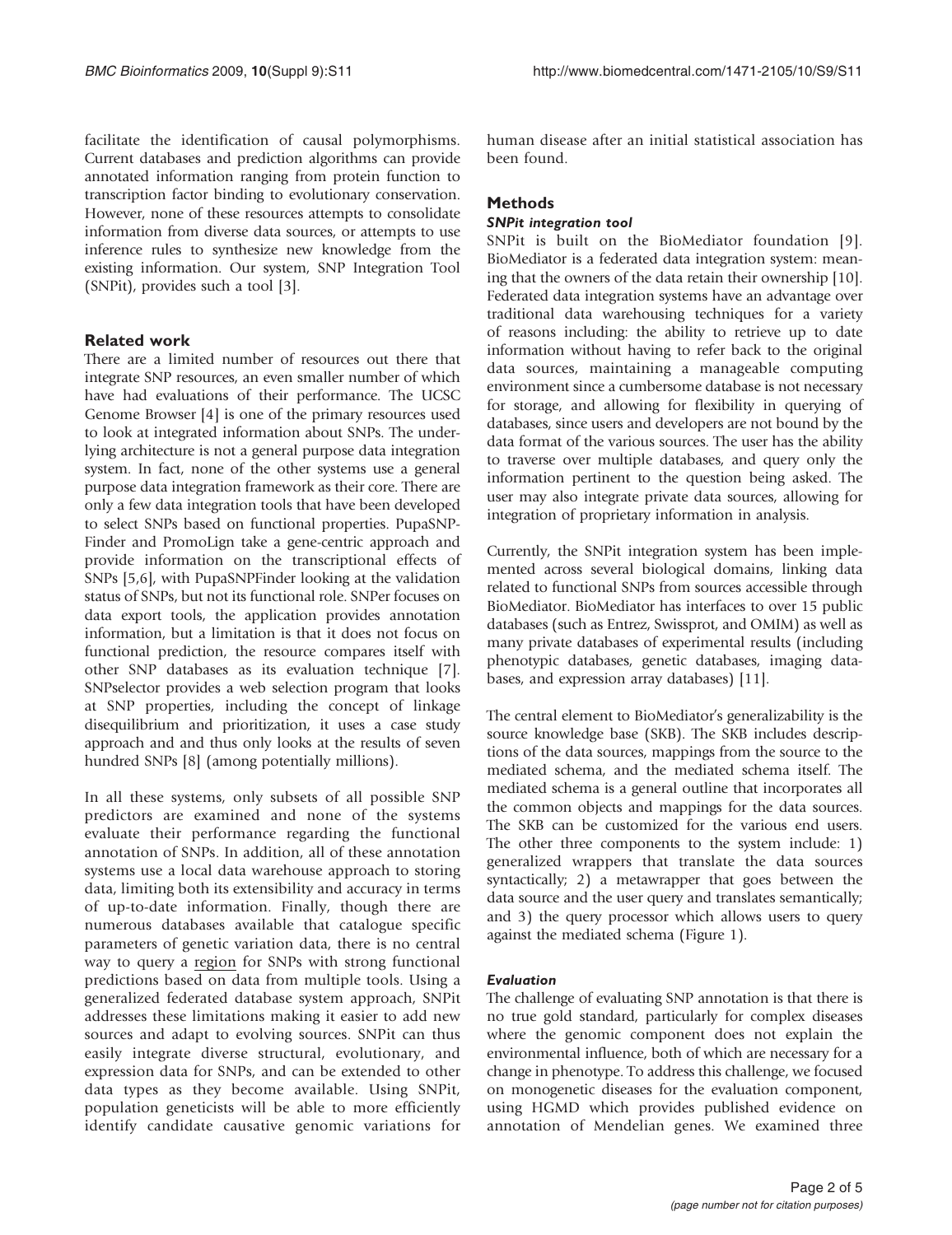<span id="page-2-0"></span>



different annotation categories: a) synonymous/non-synonymous, b) splicing, and c) regulatory SNPs. Synonymous/ nonsynonymous SNPs occur in the coding region of the genome and affect whether or not the amino acid is changed (non-synonymous being a change in amino acid). Splicing SNPs occur at the intron/exon boundary when proteins are being made, a SNP at this location can affect how the intron is spliced out. Regulatory SNPs occur in the promoter of the sequence and are thought to affect gene expression.

For example, to evaluate the missense/nonsense category of a particular gene, we retrieved the mutations from HGMD, performed some manipulations so that were properly formatted for SIFT analysis, and then found the corresponding conditional probabilities that predict whether the change in amino acid detrimentally affects the protein. For the probabilities that are low, that would suggest that a change in amino acid would be detrimental. We then chose a threshold (0.2) to determine which SNPs would be scored as a true positive. For the true positives category, we found the unique sequences of those SNPs that are in the same candidate gene as before, and found the corresponding sequences for those rs numbers and submitted them to SNPit's protein function prediction section. The same threshold was selected for determining which SNPs would be deleterious.

Using this alternative ("pseudo") gold standard, we measured accuracy initially using sensitivity and specificity of the SNPit system. We submitted the same annotation category to both SNPit and HGMD and measuring the difference between the two. We repeated the process for five different genes (CFTR, BRCA1, tp53, NF1, BRCA2). Each gene contained around 700–1,500 SNPs. Each SNP was submitted to both systems.

The alternative gold standard uses HGMD as its main source of positive evidence for a functional SNP in one of the three categories and dbSNP as its source for nonevidence (thus a SNP in dbSNP with no corresponding HGMD entry is presumed to be lack of evidence for function). We defined sensitivity as the ability to detect the positive evidence for SNP functionality, and specificity as the ability to detect non-evidence for SNP functionality. A true positive (TP) result would be when the test is correctly classified as functionally relevant, a true negative (TN) result would be when the SNP is correctly classified as being non-functional; false positive (FP) would be when the test is incorrectly classified as being functional, and false negative (FN) would be when the test incorrectly classifies the test as being nonfunctional [[12\]](#page-4-0). HGMD provided the information for the true positives and false negatives. SNPs found in dbSNP but not found in HGMD, provided the information for the false positives and true negatives. Non-synonymous SNPs were tested again SNPit's SIFT category, regulatory SNPs were tested against SNPit's TFSearch category, and splice site SNPs were tested against SNPit's BDGP category.

In addition, we calculated the sensitivity and specificity of the entire federated system. Rather than separating the SNPs being tested by category as done during the first phase of the evaluation, we tested how the entire federated system returns annotation information on tested SNPs. Thus, in the second phase of the evaluation, we examined whether or not any of the SNPs are flagged by any of the categories as functionally promising. We tested HGMD against all three categories: non-synonymous, regulatory, and splicing, with true positives defined as those that are flagged as interesting by at least one of the three categories. Likewise, we ran those SNPs that are in dbSNP but not in HGMD against all three categories to establish the false negatives.

#### **Results**

We evaluated five candidate genes: CFTR, BRCA1, tp53, NF1, BRCA2 using both evaluation techniques as described in the Methods section. A portion of the SNPs evaluated in cycle 1 for the splicing category is presented in Figure [2](#page-3-0). The sensitivity and specificity for all the candidate genes in the annotation categories synonymous/nonsynonymous and splicing fall around 80% (Figure [3](#page-3-0)). The sensitivity and specificity measures for the regulatory category were lower, demonstrating perhaps the difficulty in prediction of regulatory mutations.

For the second cycle, in which we combined all the categories together, the results improved (Figure [4](#page-3-0)). For the tp53 gene, the sensitivity was 97.69% for the missense/nonsense category and 90% for the splicing category. For the BRCA1 gene, the sensitivity was 97.09%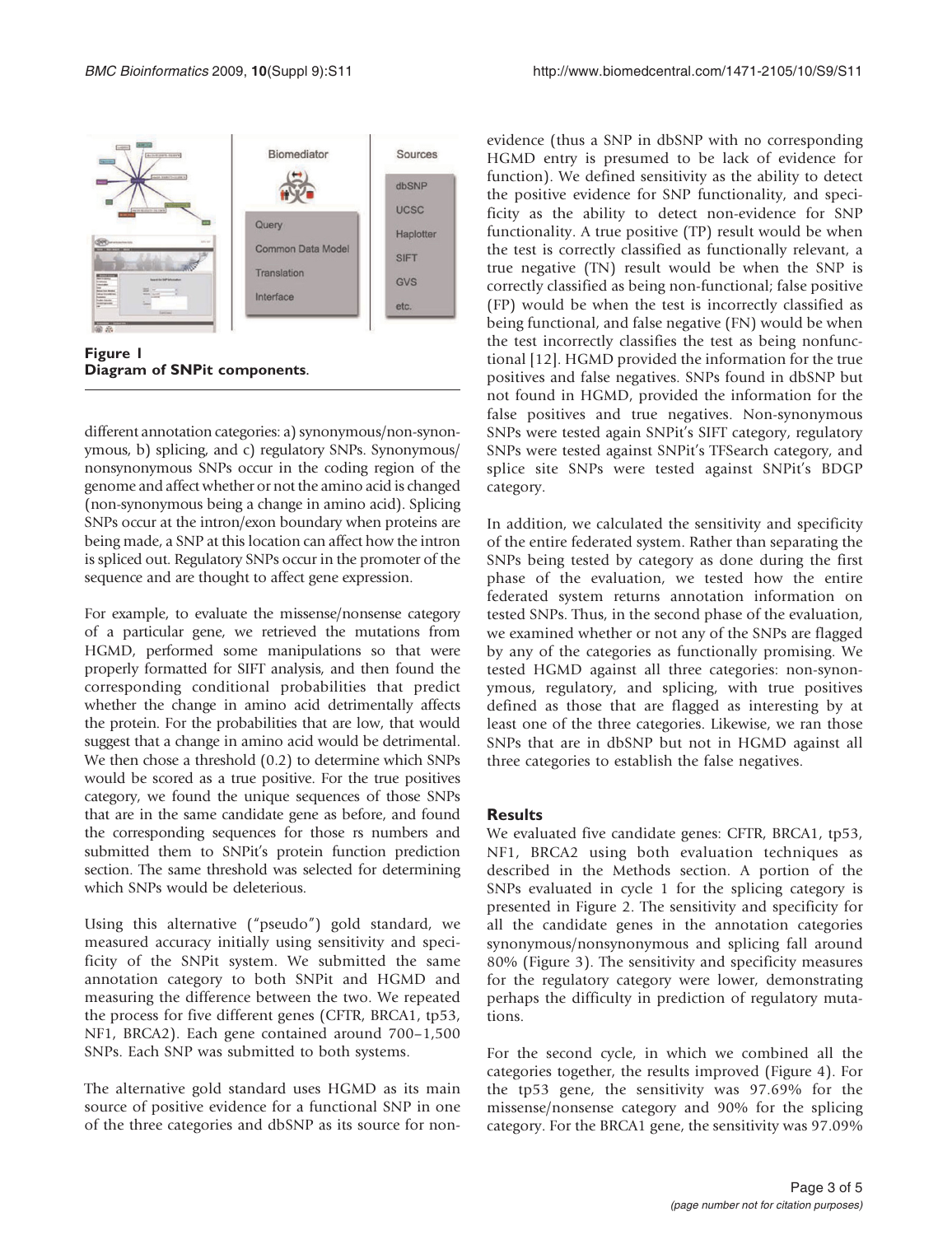|                   | <b>CYCLE 1 SPLICING</b> |     |      |     |
|-------------------|-------------------------|-----|------|-----|
|                   | ТP                      | FN  | TN   | FP  |
| NF <sub>1</sub>   | 182                     | 60  | 1492 | 254 |
| tp53              | 24                      | 6   | 520  | 110 |
| BRCA1             | 200                     | 52  | 968  | 122 |
| BRCA <sub>2</sub> | 62                      | 16  | 1374 | 258 |
| <b>CFTR</b>       | 190                     | 74  | 1595 | 166 |
| <b>TOTALS</b>     | 658                     | 208 | 5949 | 910 |

Figure 2

Subset of results for cycle 1 splicing category.



for the missense/nonsense category and 70.07% for the splicing category. For the CFTR gene, the sensitivity was 83.75% for the missense/nonsense category and 84.85% for the splicing category.

The graph of sensitivity versus specificity for both cycles demonstrated that when you group the categories together, an increase in sensitivity is observed (Figure 5). This increase is due to the combination of all three categories in cycle 2. For example, those SNPs that were originally in the regulatory category yielded a positive prediction for the splicing category. Given an overall false positive rate of around 1 in 7 for splice predictions (910 out of 6,859 in Cycle 1, see Figure 2), this suggested that a portion of regulatory SNPs were actually acting through a splicing mechanism.

#### **Discussion**

Informatics has opened up the field of genomic research, providing new computational approaches to gathering and analyzing genetic data, both of which can provide more powerful tools to determining genetic influences of

<span id="page-3-0"></span>





Figure 4 SNP evaluation for cycle 2.



Sensitivity versus specificity graph for both cycles.

diseases. The number of SNP annotation systems that are currently available is limited, and noneof them to our knowledge have had evaluated the functional annotation accuracy of their system. We have built and tested a system (SNPit) that addresses gaps in the existing systems with regards to SNP functional annotation. In addition, in order to evaluate the SNPit system we created an alternative gold standard to measured accuracy using sensitivity and specificity. The initial results are encouraging, though improvements are certainly still possible.

Our team continues to improve and expand upon SNPit through the elicitation of user feedback. The SNPit system is currently accessible over the Internet to both population geneticists and molecular biologists.